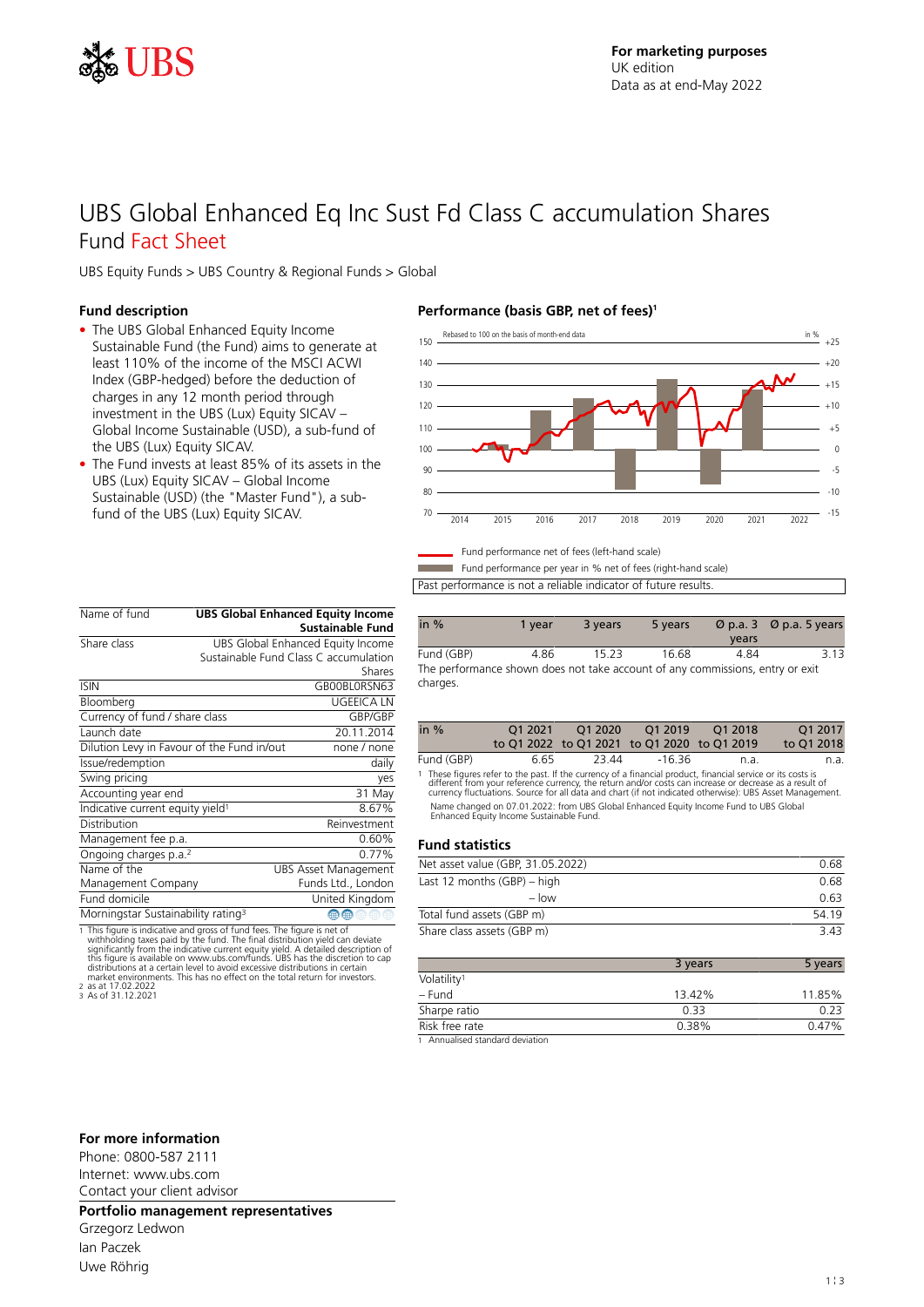# UBS Global Enhanced Eq Inc Sust Fd Class C accumulation Shares

#### **Sector exposure (%)**

| % of Fund |
|-----------|
| 16.42     |
| 15.00     |
| 13.69     |
| 12.53     |
| 9.79      |
| 7.60      |
| 5.85      |
| 4.47      |
| 4.32      |
| 3.81      |
|           |

| Texas Instrs             | 2.50 |
|--------------------------|------|
| Enbridge                 | 2.50 |
| Walgreens Boots Alliance | 2.48 |
| AT&T                     | 2.48 |
| <b>General Mills</b>     | 2.48 |
| Kellogg                  | 2.48 |
| Verizon Communications   | 2.47 |
| Gilead Sciences          | 2.47 |
| Johnson & Johnson        | 2.46 |
| Merck & Co               | 2.44 |

## **Market exposure (%)**

| Country       | % of Fund |
|---------------|-----------|
| United States | 52.14     |
| Japan         | 775       |
| China         | 6.35      |
| Canada        | 5.45      |
| Taiwan        | 495       |

#### **Benefits**

Investors can expect a high income generated from two sources, dividends and call option premia

Focus on quality criteria in stock ranking to strive for dividend sustainability and lower volatility

While investors can expect to forgo some upside in rising markets the aim of the portfolio is to provide some downside cushion during market corrections

An experienced and stable portfolio management team has managed the fund since inception

ESG is integrated in the portfolio as a quality variable in our model.

### Country **With Country 1999** of Fund France 4.86 United Kingdom 4.68 Sweden 2.38 Italy 1.97 Germany 1.73

## **Risks**

Equity risk: Equities (also known as shares) can lose value rapidly and typically involve higher risks than bonds. Counterparty risk: counterparties on trades may default or not comply with contractual obligations resulting in loss. Exchange rate risk: the value of investments may be impacted by changes in the exchange rates of currencies. Derivatives risk: derivatives can be highly sensitive to changes in the value of the asset on which they are based which can increase the size of losses and gains. Liquidity risk: securities may become more difficult to sell or sell at a desired price during difficult market conditions.Emerging market risk: investments in emerging markets can be at greater risk of loss than in developed markets.The pricing of shares in the Fund is contingent upon the pricing of shares in the Master being done accurately and in a timely manner.The issue and redemption of shares in the Fund is contingent on dealing requests in the Master being accepted.

## **Important information**

Past performance is not a guide to future performance. The value of investments and the income from them may go down as well as up and are not guaranteed. Investors may not get back the amount originally invested. Changes in rates of exchange may cause the value of this investment to fluctuate. The Sustainability Exclusion Policy of the Investment Manager outlines the exclusions applicable to the investment universe of the Funds: https://www.ubs.com/global/en/asset-management/investmentcapabilities/sustainability.html. In addition, the controversial weapons exclusion applies to all UK domiciled funds. The information contained in this document should not be considered a recommendation to purchase or sell any particular security and the opinions expressed are those of UBS Asset Management and are subject to change without notice. This document is a marketing communication. Any market or investment views expressed are not intended to be investment research. The document has not been prepared in line with the Financial Conduct Authority requirements designed to promote the independence of investment research and is not subject to any prohibition on dealing ahead of the dissemination of investment research. Please note that additional fees (e.g. entry or exit fees) may be charged. Please refer to your financial adviser for more details. Investors should read the Key Investor Information Document (KIID), Prospectus and any applicable local offering document prior to investing. For a definition of financial terms refer to the glossary available at www.ubs.com/ glossary.